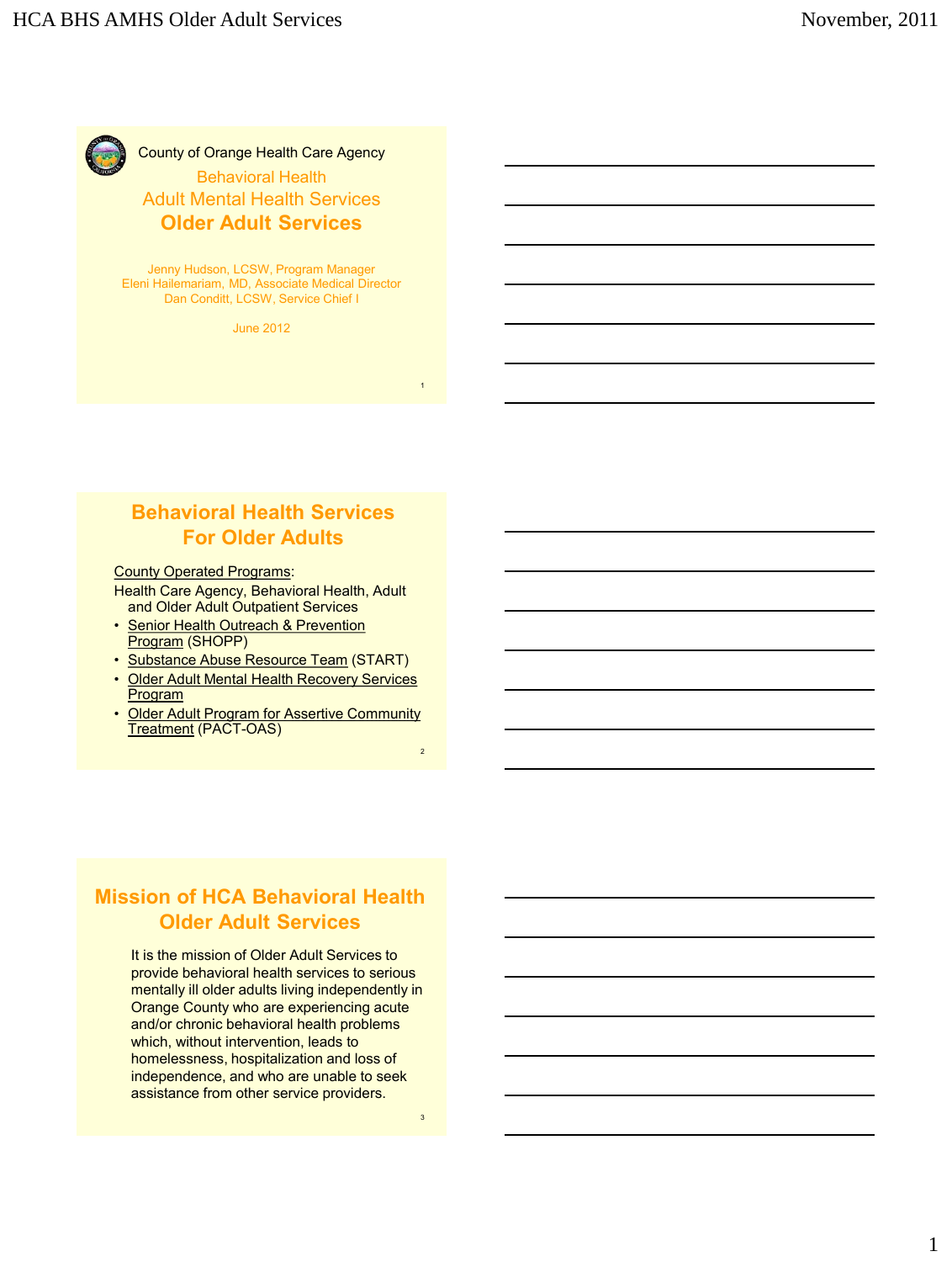Health Care Agency, Adult Mental Health, Older Adult Services

#### **Staff of HCA Older Adult Services**

- 13 Clinical Social Workers
- 3 Marriage & Family Therapists
- 4 Mental Health Specialists
- 2 Psychiatrists
- 1 Geriatric Pharmacist
- 1 Nurse Practitioner
- Behavioral Health Nurse
- 3 Life Coaches (Peer Counselors)

4

5

6

- 4 Office Support Staff
- 2 Service Chiefs

# **Collaborating Public Health Staff**

- Public Health Nurses from Public Health Department co-located with OAS
- Public Health Nurses work in collaboration with our SHOPP and START teams
	- 5 Part-time PHNs
	- 6 Full-time PHNs
	- 2 Office Support
	- 2 Supervising Public Health Nurses

#### **Senior Health Outreach & Prevention Program (SHOPP)** Health Care Agency, Adult Mental Health, Older Adult Services

- Funded through Tobacco Settlement Revenue
- An assessment, engagement, and linkage program for older adults in the community who have unmet medical needs and mental health symptoms which severely impact their ability to function independently.
- OAS works in collaboration with HCA Public Health

#### **Outreach and Engagement**

 **Behavioral Health Crisis Intervention, Assessment Linkage to Community Resources** 

 **Health Screening in Home Health Education Tobacco Education**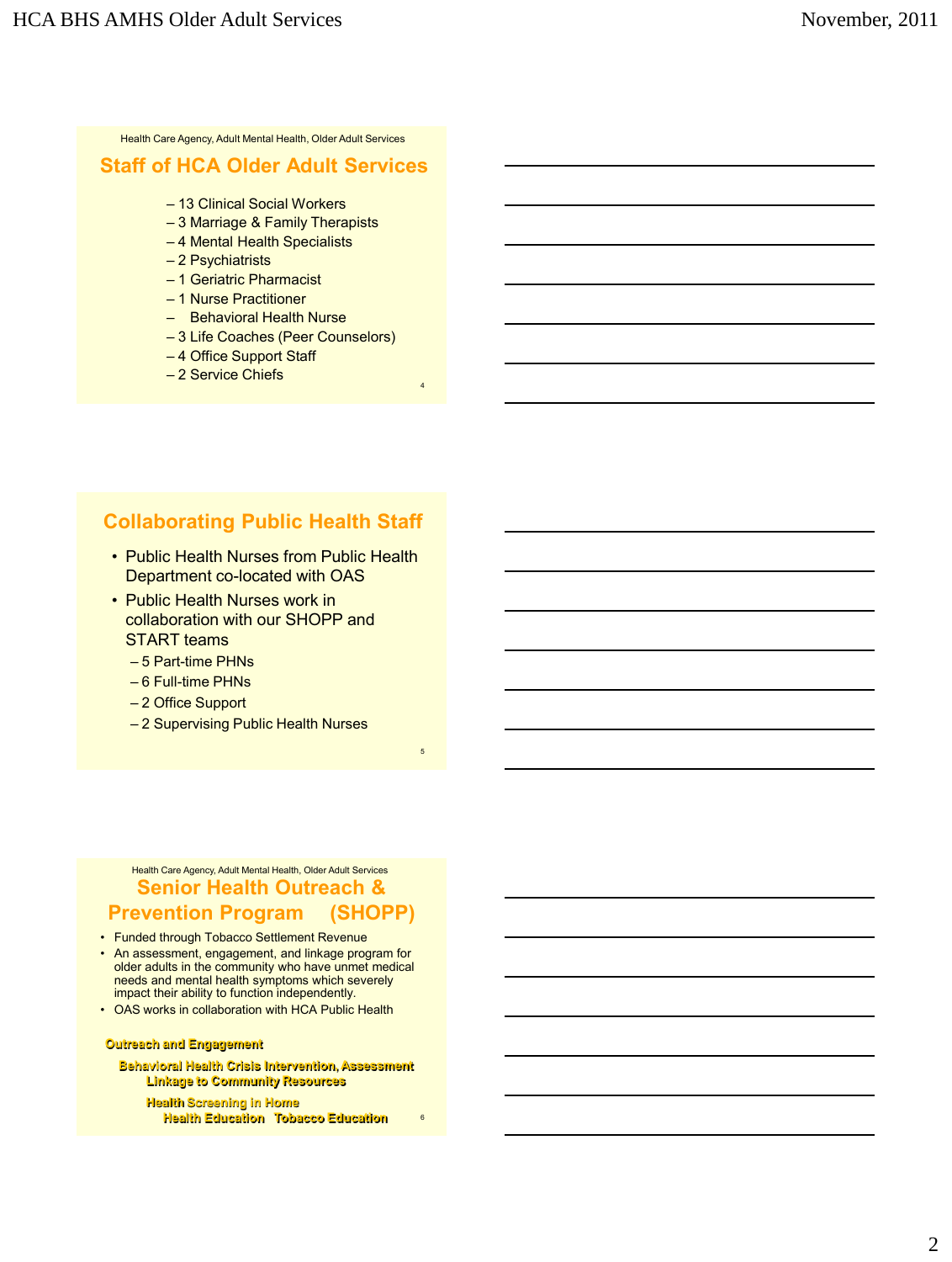Health Care Agency, Adult Mental Health, Older Adult Services

#### **SubsTance Abuse Resource Team (START)**

- Funded through block grant from SAMHSA
- In-home services for older adults who have a serious mental illness and co-occurring substance abuse disorder
- A collaborative program with HCA Public Health
- 2 Care Coordinators

| <b>Confidential Consultation</b>                      | <b>Medication Reviews</b>              |
|-------------------------------------------------------|----------------------------------------|
| <b>One-to-one counseling</b>                          | <b>Referrals to community services</b> |
| <b>Coordination with health providers Home Visits</b> |                                        |
| Info & linkage to treatment programs                  | <b>Education</b>                       |

7

8

#### **Older Adult Mental Health Recovery Services Program** Health Care Agency, Adult Mental Health, Older Adult Services

• Funded through Mental Health Services Act

• Field based mental health, case management and medication services to older adults with serious and persistent mental illness

**Behavioral Health Assessment & Services: counseling/behavioral health therapy case management medication management linkage to community resources**

#### **Program for Assertive Community Treatment (PACT) OAS**  Health Care Agency, Adult Mental Health, Older Adult Services

- Funded through Mental Health Services Act
- Field based mental health services for older adults with serious and persistent mental illness who have been psychiatrically hospitalized and/or incarcerated in the previous year, or who call 911 persistently, or who have frequented the ER for psychiatric purposes.

**Individual, family, group therapy**

| <b>Engagement</b>   | <b>Substance abuse treatment</b>                |
|---------------------|-------------------------------------------------|
| crisis intervention | hospital diversion                              |
|                     | intensive case management medication management |
|                     | $\mathbf{q}$<br>linkage to community resources  |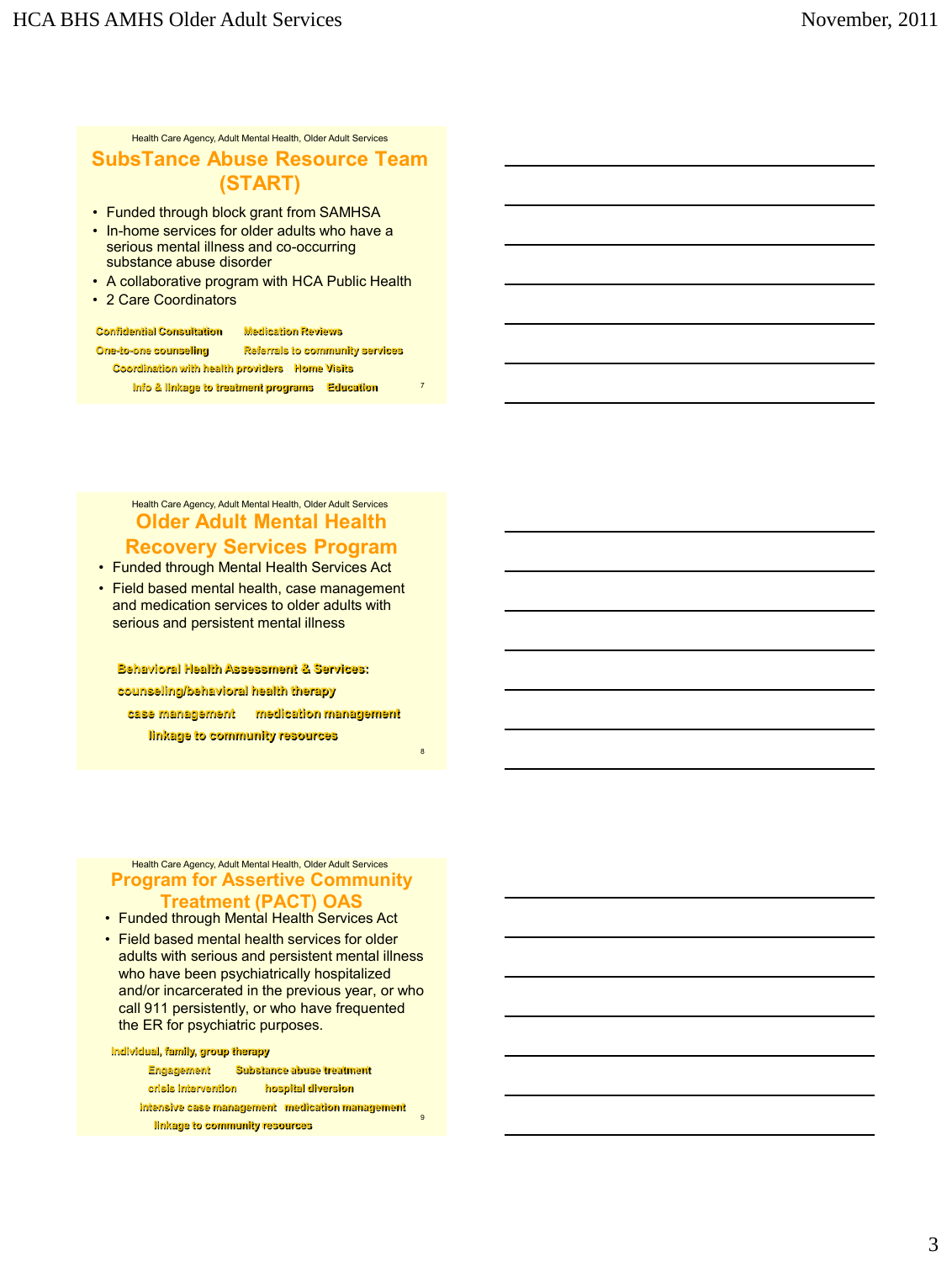## **Admission Criteria required to be served by START, Recovery, OAS PACT**

- 1. "Included" Diagnosis
- 2. Significant impairment in an important area of life functioning
- 3. Focus of intervention is to address the impairment
- 4. The individual will benefit from proposed intervention
- 5. The condition would not be better treated by physical health care based treatment

10

# **Included Diagnoses**

- Schizophrenia & other Psychotic Disorders
- Mood Disorders
- Anxiety Disorders
- Somatoform Disorders • Factitious Disorders
- Dissociative Disorders
- Gender Identity Disorders
- Eating Disorders
- Impulsive-Control Disorders not otherwise classified
- Adjustment Disorders
- Personality Disorders, excluding Antisocial Personality Disorder
- Medication-Induced Movement Disorders

An individual may receive services for an included diagnosis when an excluded diagnosis is also present

11

# **Excluded Diagnoses**

- Mental Retardation
- Learning Disorders
- Motor Skills Disorders
- Communication Disorders
- Autistic Disorder • Tic Disorders
- 
- Delirium, Dementia, Amnestic and other Cognitive disorders Mental Disorders due to a General Medical Condition
- Substance-related Disorders
- Sleep Disorders
- Antisocial Personality Disorder
- Other conditions that may be a focus of clinical attention, except Medication-Induced Disorders
- A beneficiary may receive services for an excluded diagnosis when an included diagnosis is also present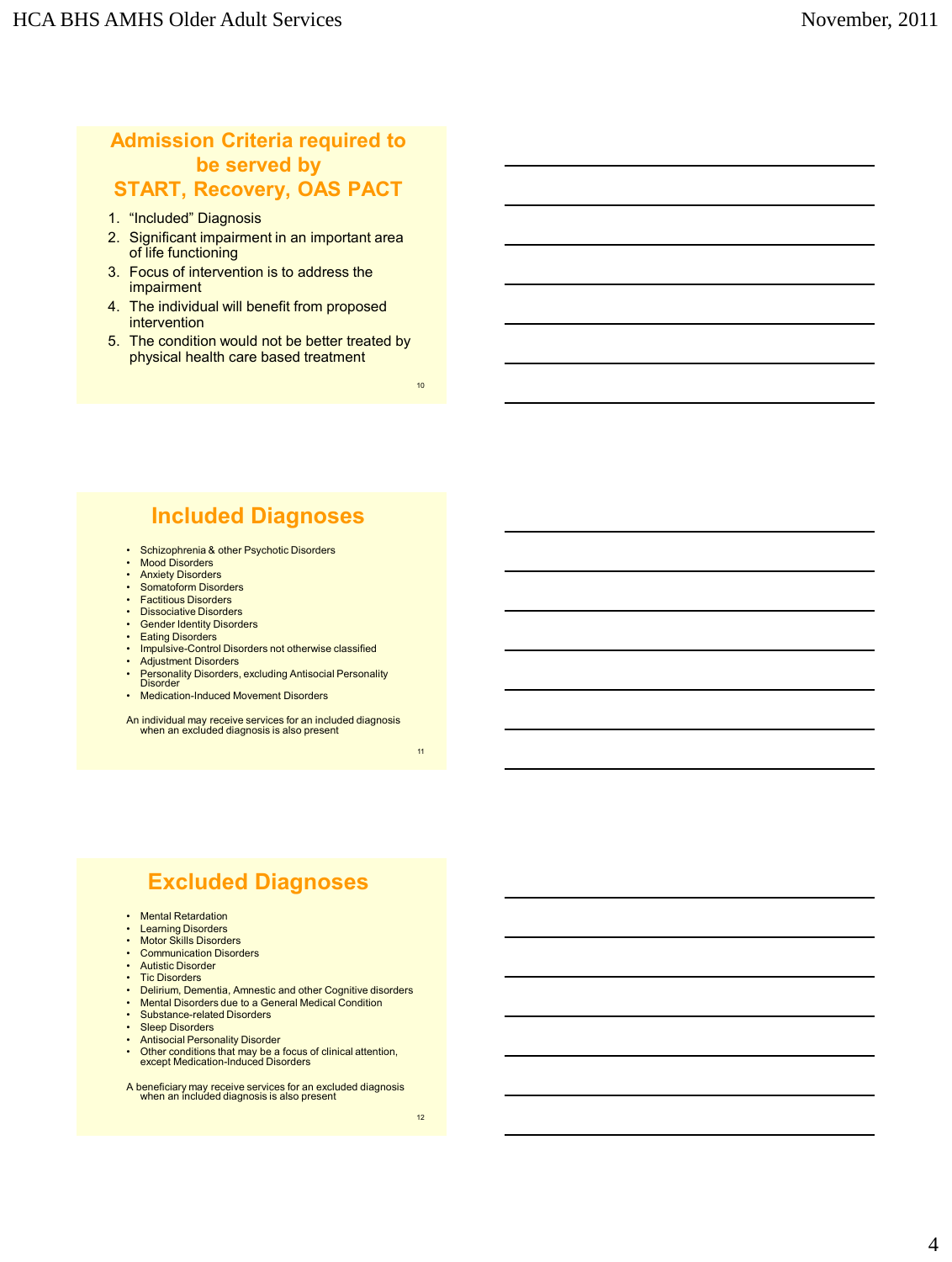#### **Older Adult Behavioral Health Characteristics**

The older adult population presents with some specific age related issues in mental health:

- developmentally issues of loss, integrity, life review
- multiple medical issues
- multiple medications
- decreased physical mobility
- Financial hardship loss of home loss of independence

## **Characteristics Continued**

- Cognitive impairment
- Memory loss
- Substance abuse (prescription drugs)
- Increased vulnerability to abuse/victimization
- decrease in ability to care for self
- Increased social isolation

**Examples of Older Adults with Behavioral Health Problems referred to OAS**

- 72 y/o divorced male abusing alcohol and progressively declining over the past year referred by ER after falling in home.
- 68 y/o woman with delusions and paranoia, accusing family members of stealing her personal belongings, refusing help.
- 65 y/o female exhibiting manic behaviors, severe anxiety; claims to be nocturnal and a practicing witch; harassing neighbors; manager wants to evict her from her apartment

15

13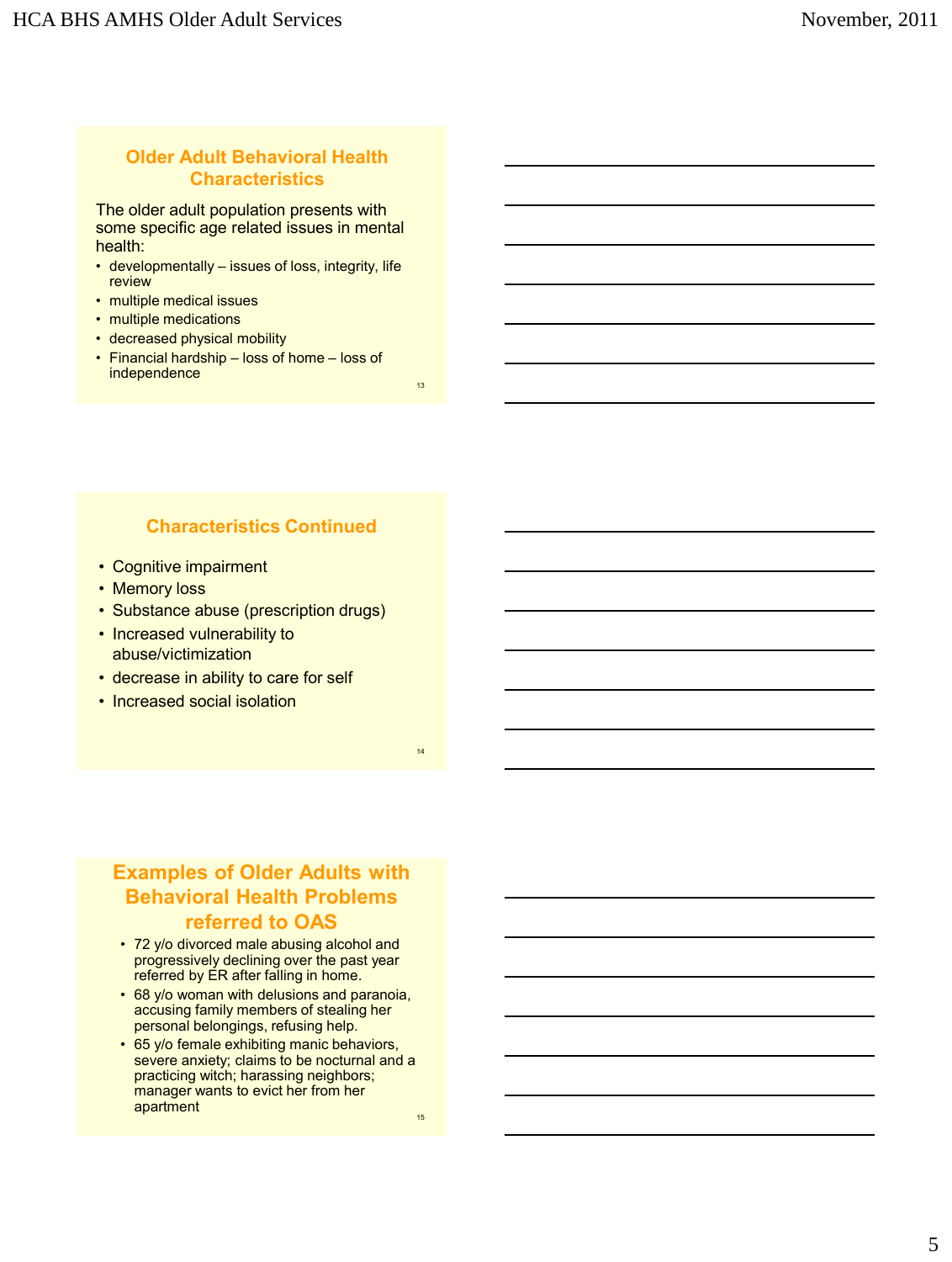## **Examples of Older Adults with Behavioral Health Problems referred to OAS (cont'd)**

- 75 y/o female, assaulted by substance abusing son who wanted her SSI check, depressed, not eating.
- 80 y/o male, widowed, is anxious and depressed, not eating, weight loss of 20 lbs in 2 months.
- 62 y/o female, multiple ER visits and two psychiatric hospitalizations in past 12 months due to depression and suicidal ideations.

16

#### **Examples of Older Adults with Behavioral Health Problems referred to OAS (cont'd)**

- 70 y/o male, foreclosure risk, suicidal, history of giving money to lottery scam
- 74 y/o female, is suddenly and unusually disoriented, not speaking clearly, has multiple medical problems.
- 3 elderly sisters, each with medical problems, living in squalid conditions, appliances not working, all refusing help.





Viera Hillis, PHN III, and Dan Conditt, LCSW, strategize before conducting a joint home visit at a motel.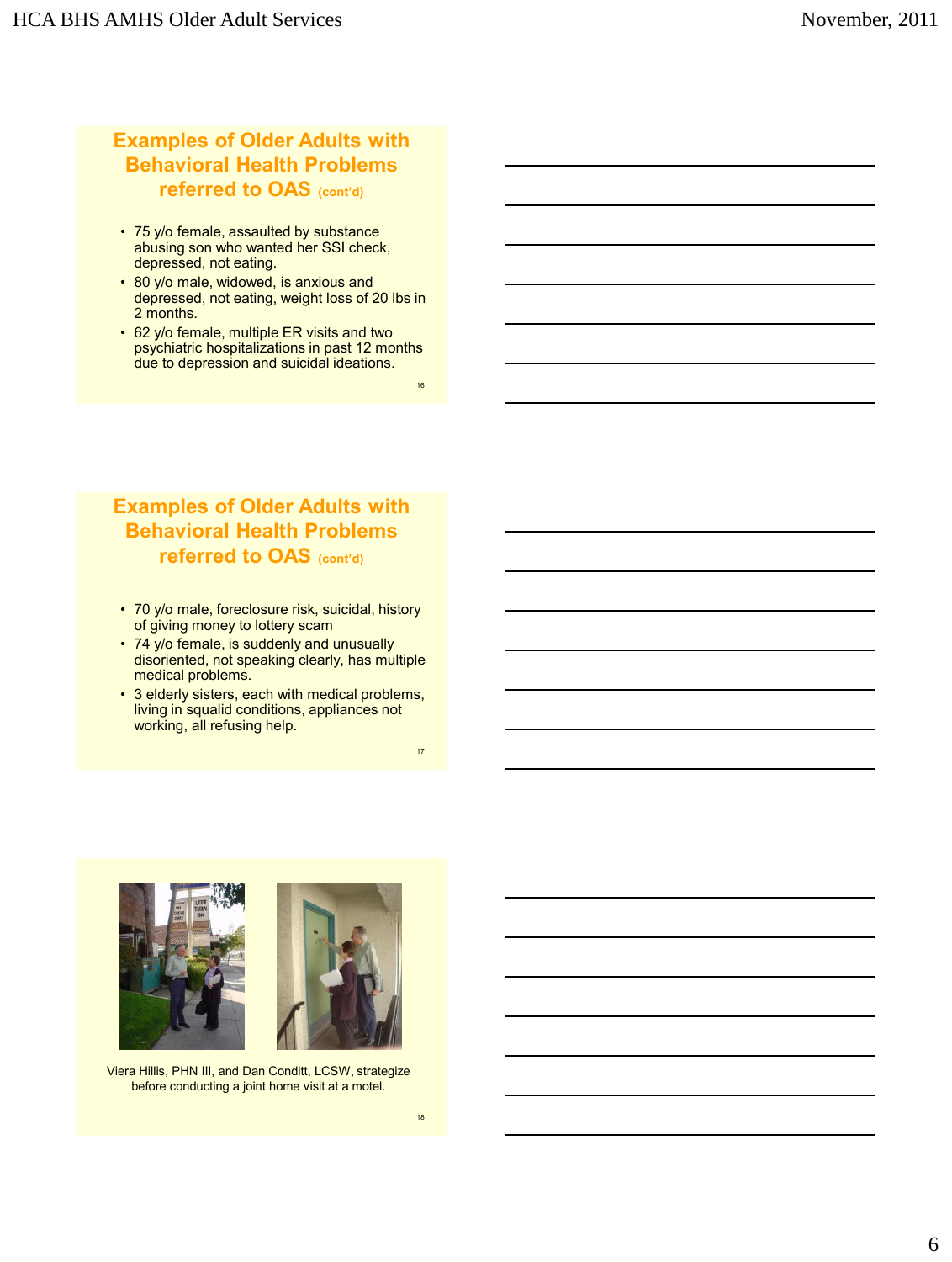# **Clients Served in 2011**

|                                      | <b>AMHS</b><br><b>SHOPP</b>                             | <b>START</b> | <b>Recovery</b> | <b>PACT</b> | sum  |
|--------------------------------------|---------------------------------------------------------|--------------|-----------------|-------------|------|
| <b>Standard Referrals</b>            | 506                                                     | 76           | 250             | 54          | 886  |
| Emergency/Urgent<br>(5150) Referrals | 158                                                     |              |                 |             | 158  |
| Roll-over from 2010                  | 98                                                      | 30           | 263             | 23          | 414  |
| <b>Total Clients Served</b>          | 762                                                     | 106          | 513             | 77          | 1458 |
| Emergency/Urgent<br>(5150) Referrals | 158=23% of 664 AMHS SHOPP<br>Referrals received in 2011 |              |                 |             |      |

| 239  | <b>Adult Protective Services</b>   | 23%  |
|------|------------------------------------|------|
| 145  | <b>Family Member</b>               | 13%  |
| 27   | <b>Senior Service Organization</b> | 3%   |
| 17   | <b>Health Organization</b>         | 2%   |
| 70   | <b>Medical Hospital</b>            | 7%   |
| 14   | <b>Psychiatric Hospital</b>        | 1%   |
| 49   | <b>HCA Public Health</b>           | 5%   |
| 78   | <b>Self Referral</b>               | 8%   |
| 6    | <b>Housing</b>                     | 0.5% |
| 50   | <b>Police/Sheriff</b>              | 5%   |
| 16   | <b>Friend/Neighbor</b>             | 2%   |
| 115  | <b>HCA AMHS Clinics/Programs</b>   | 11%  |
| 49   | <b>HCA AMHS OAS Programs</b>       | 5%   |
| 149  | Other                              | 14%  |
| 6    | QRT                                | 0.5% |
| 1045 | <b>Total</b>                       | 100% |
|      |                                    |      |

20

19

# **Initial Diagnosis**

| <b>Initial Diagnosis</b>              | All OAS<br><b>Programs</b> | <b>AMHS</b><br><b>SHOPP</b> |                                |                |                |
|---------------------------------------|----------------------------|-----------------------------|--------------------------------|----------------|----------------|
| <b>Depressive D/O NOS</b>             | 397                        | 312                         | <b>Cognitive D/O NOS</b>       | 33             | 32             |
| <b>Delusional Disorder</b>            | 132                        | 118                         | <b>No Diagnosis/Data</b>       |                |                |
| <b>Major Depressive</b>               |                            |                             | <b>Missina</b>                 | 33             | 24             |
| <b>Disorder</b>                       | 87                         | 14                          | <b>Adjustment D/O</b>          | 27             | 12             |
| <b>BiPolar I</b>                      | 70                         | 24                          | <b>Alcohol Abuse</b>           | 5              | $\mathbf 0$    |
| <b>Schizophrenia</b>                  | 62                         | 18                          | <b>Amnestic D/O NOS</b>        | $\overline{4}$ | $\overline{4}$ |
| <b>Psychotic D/O NOS</b>              | 61                         | 43                          | Mood D/O due to                |                |                |
| <b>Mood D/O NOS</b>                   | 58                         | 39                          | medical condition              | 3              | $\overline{2}$ |
| <b>Anxiety D/O NOS</b>                | 53                         | 38                          | <b>General Anxiety D/O</b>     | 3              | $\mathbf 0$    |
| <b>Obsessive</b><br><b>Compulsive</b> |                            |                             | Panic D/O w/out<br>Agoraphobia | $\overline{2}$ | $\overline{1}$ |
| <b>Disorder</b>                       | 39                         | 32                          | <b>Somataform D/O NOS</b>      | $\overline{2}$ | $\overline{2}$ |
| <b>Unspecified Mental</b>             |                            |                             | <b>PTSD</b>                    | $\overline{2}$ | $\mathbf 0$    |
| <b>Disorder</b>                       | 35                         | 35                          |                                |                |                |
|                                       |                            |                             |                                |                | 21             |